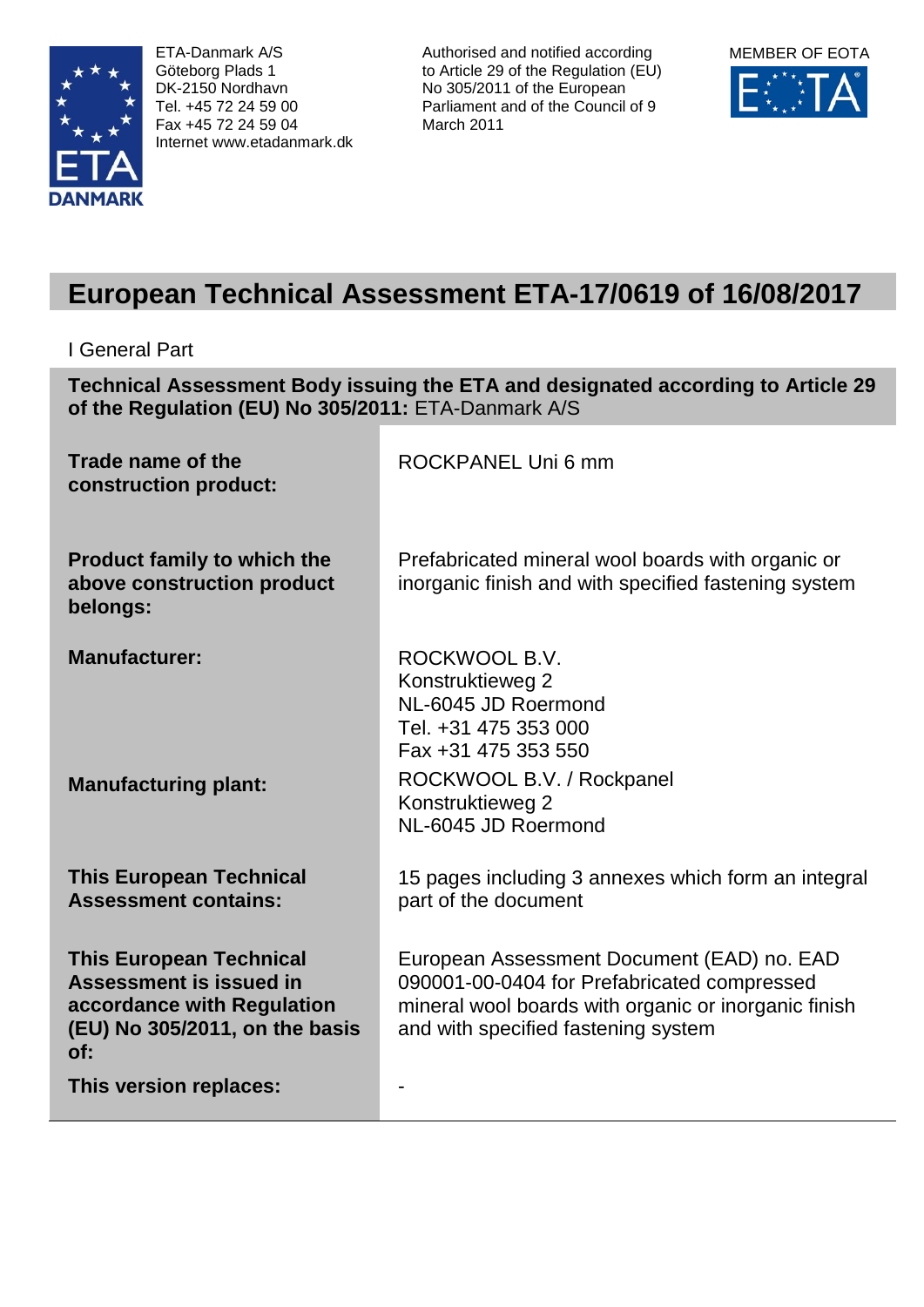Translations of this European Technical Assessment in other languages shall fully correspond to the original issued document and should be identified as such.

Communication of this European Technical Assessment, including transmission by electronic means, shall be in full (excepted the confidential Annex(es) referred to above). However, partial reproduction may be made, with the written consent of the issuing Technical Assessment Body. Any partial reproduction has to be identified as such.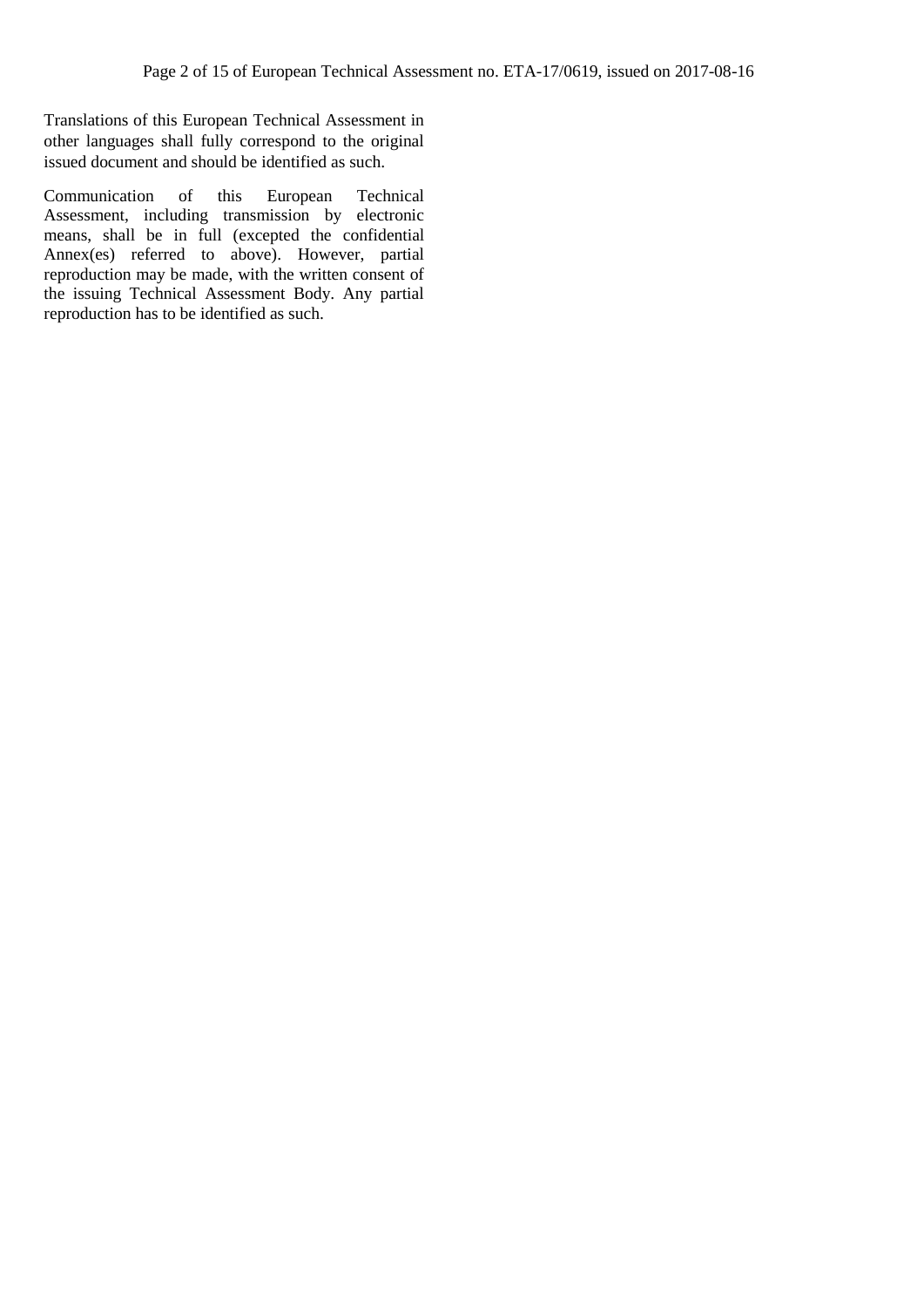# **II SPECIFIC PART OF THE EUROPEAN TECHNICAL ASSESSMENT**

# **1 Technical description of product and intended use**

## **Technical description of the product General**

ROCKPANEL Uni 6 mm are prefabricated compressed mineral wool boards with thermo-setting synthetic binders. The boards are fastened to timber subframes. Fastening to the timber subframes is carried out with corrosion resistant nails or screws. Mechanical fasteners, joint strips and aluminium profiles are specified by the ETA-holder.

The ROCKPANEL Uni panels are surface treated with a four-layer water-borne polymer emulsion coating on one side, in a range of colours.

The physical properties of the panels are indicated in table 1.

| Table 1            | <b>Physical properties</b>            |                                    |
|--------------------|---------------------------------------|------------------------------------|
|                    | <b>ROCKPANEL Uni boards</b>           |                                    |
| <b>Property</b>    |                                       | Value                              |
| Thickness, nominal |                                       | 6 mm                               |
| Length, max        |                                       | 3050 mm                            |
| Width, max         |                                       | 1250 mm                            |
| Density, nominal   |                                       | $1050$ kg/m <sup>3</sup>           |
| width              | Bending strength, length and          | $f_{05} \geq 24$ N/mm <sup>2</sup> |
|                    | Modulus of elasticity                 | $m(E) \ge 3567$                    |
|                    |                                       | $N/mm^2$                           |
|                    | Thermal conductivity                  | $0,37$ W/(m $\cdot$ K)             |
|                    | Coefficient of thermal                | $\alpha = 10,5$                    |
|                    | expansion, length and width           | $10^{-6}$ °K <sup>-1</sup>         |
|                    | Coefficient of moisture               | $0,303$ mm/m after                 |
|                    | expansion 23 $\degree$ C/50 %RH to 92 | 4 days                             |
| %RH                |                                       |                                    |

## **Finishes**

The finish is indicated in table 2. The paints are provided in a number of colours.

| Table 2   Finish ROCKPANEL Durable boards |             |
|-------------------------------------------|-------------|
| <b>ROCKPANEL Uni:</b>                     | Colourpaint |
| (water-borne polymer emulsion<br>coating) |             |

The colourfastness of the panels is indicated in table 3.

| Table 3               | <b>Colourfastness ROCKPANEL UNI</b> |
|-----------------------|-------------------------------------|
| <b>Property</b>       | <b>Value (ISO 105 A02)</b>          |
| Colour fastness after | ROCKPANEL Uni: 3 or                 |
| 5000 hours artificial | hetter                              |
| weathering            |                                     |

#### **Subframes**

The panels are attached to the building by fixing to a timber subframe.

The vertical battens should have a minimum thickness of 28 mm.

#### *Appropriate preservative treatment of subframes*

*Use the appropriate part of EN 335 to identify the "use class" of a given service environment and geographical location. Table 1 in EN 335 will assist in determining the biological agents that can attack timber in certain situations. The user can then consider the type and duration of performance required select an appropriate level of durability and ensure that the timber or wood-based product specified has either, as a natural (see EN 350-2) or an acquired characteristic durability as the result of appropriate preservative treatment (see EN 351-1).*

#### **Joints**

#### **Horizontal joints**

Option 1: The horizontal joints between the panels can be open in the case of a ventilated construction (subframe protection appears from table 4). Open joints are not watertight and the construction behind the battens shall establish the water tightness of the structure.

Option 2: The horizontal joints between the panels are made with a ROCKPANEL "A" extruded aluminium chair profile or equivalent in the case of panels mechanically fixed on timber battens. The chair profile has an overlap of at least 15 mm on the board above the profile. See annex 1.

#### **Vertical joints**

A 3 mm thick EPDM foam gasket (self-adhering backside) is fixed to the timber battens. If the horizontal joint is closed with an aluminium chair profile, the vertical joint is backed with the 60 mm wide gasket and for the intermediate battens the 36 mm gasket is used.

In the case of open horizontal joints the width of the gasket is 15 mm at both sides wider than the batten.

#### **Fasteners**

The panels are mechanically fixed either to vertical timber battens or vertical timber battens with intermediate ROCKPANEL strips. The mechanical fastening to timber battens is carried out with either ROCKPANEL stainless steel screws  $4.5 \times 35$  mm no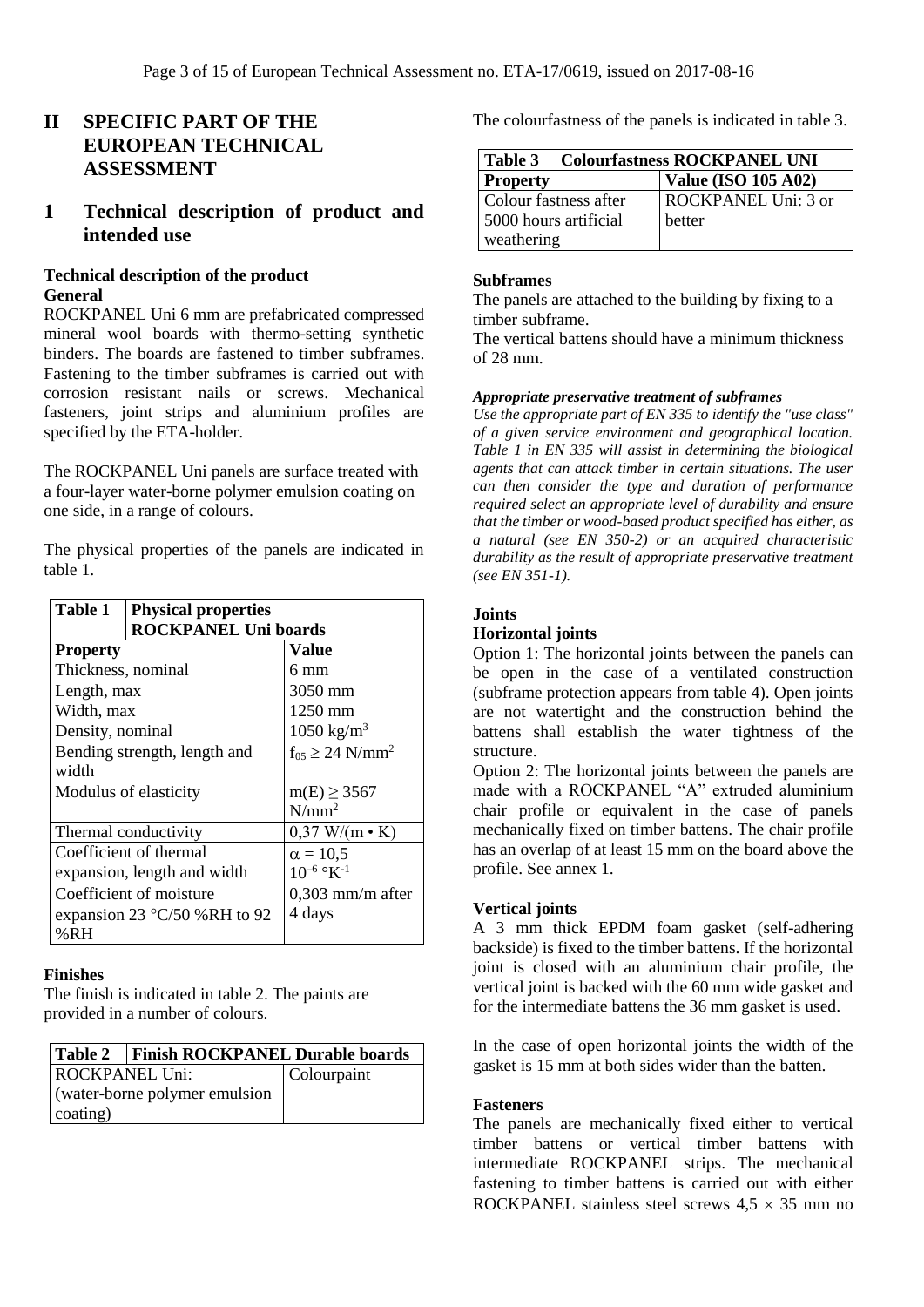1.4401 or 1.4578 (EN 10088) with heads in the colour of the panels or Rockpanel ring shank nails  $2,7/2,9 \times 32$ mm or 40 mm no 1.4401 or 1.4578 (EN 10088) with heads in the colour of the panels. See annex 3, table 8.1 and 8.2.

The maximum fixing distances, hole diameter and the design value of the axial load appears from annex 2, tables 5.1, 6.1, 6.2, 7.1 and 7.2.

The installation method with the use of fixed points and moving points appears from table 5.2 and 5.3.

# **2 Specification of the intended use in accordance with the applicable EAD**

The boards are intended for external cladding and for fascias and soffits. The cladding on vertical timber battens with mechanically fixed boards can be carried out with or without ventilated cavities at the back.

The provisions made in this European Technical Assessment are based on an assumed intended working life of the kit of 50 years.

The indications given on the working life cannot be interpreted as a guarantee given by the producer or Assessment Body, but are to be regarded only as a means for choosing the right products in relation to the expected economically reasonable working life of the works.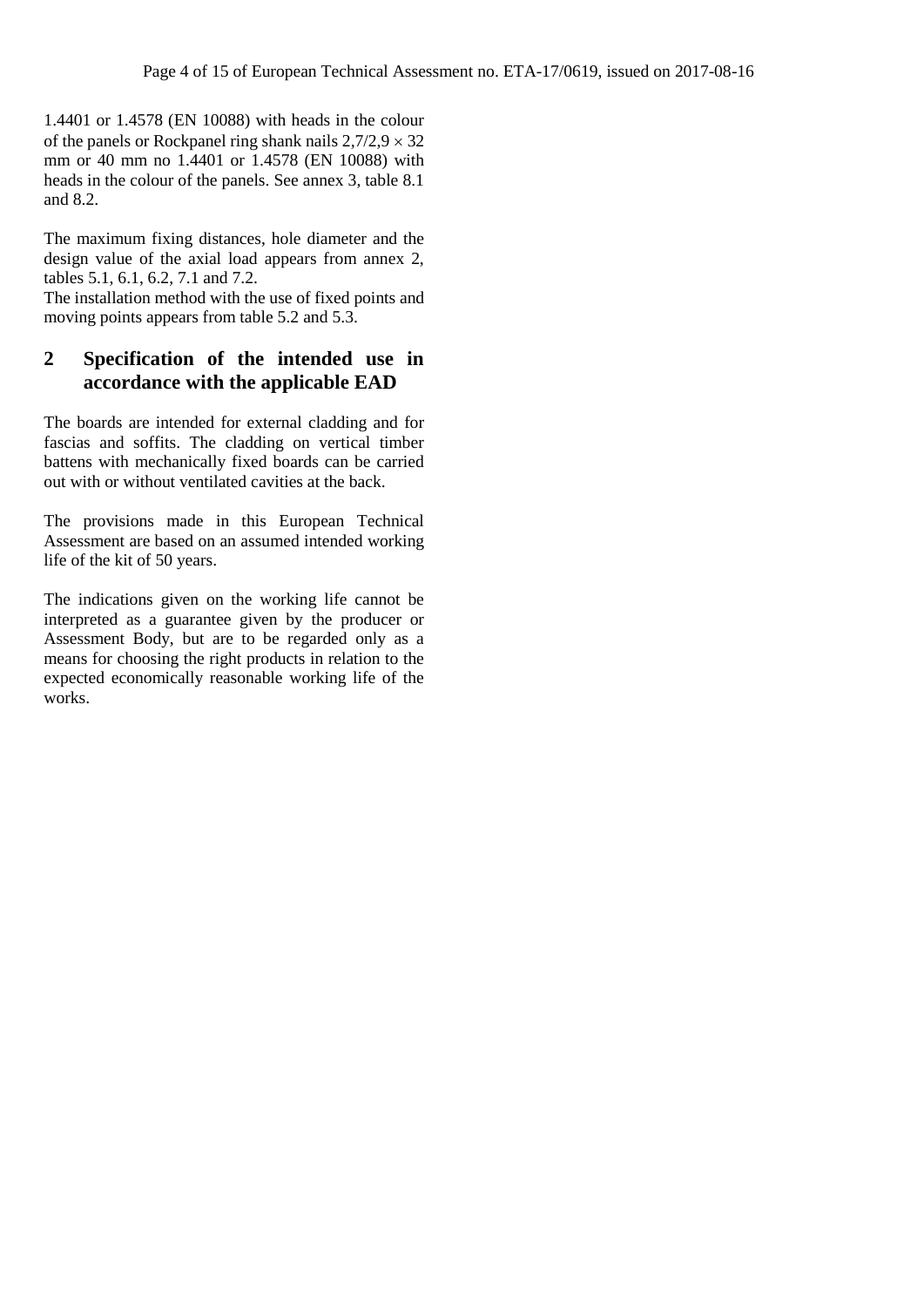# **3 Performance of the product and references to the methods used for its assessment**

| <b>Characteristic</b>                                              | <b>Assessment of characteristic</b>                                                                                                                                                      |  |  |
|--------------------------------------------------------------------|------------------------------------------------------------------------------------------------------------------------------------------------------------------------------------------|--|--|
| 3.2 Safety in case of fire (BWR 2)                                 |                                                                                                                                                                                          |  |  |
| Reaction to fire.                                                  | Classification of panels: See table 4                                                                                                                                                    |  |  |
| 3.3 Hygiene, health and the environment (BWR 3)                    |                                                                                                                                                                                          |  |  |
| Dangerous substances                                               | The kit does not contain/release dangerous substances<br>specified in TR 034, dated April 2013*), except<br>Formaldehyde concentration 0,0105 mg/m <sup>3</sup><br>Formaldehyde class E1 |  |  |
|                                                                    | The used fibres are not potential carcinogenic<br>No biocides are used in the ROCKPANEL boards<br>No flame retardant is used in the boards<br>No cadmium is used in the boards.          |  |  |
| Water vapour permeability                                          | <b>Uni:</b> $s_d < 1,80$ <b>m</b> at 23 <sup>o</sup> C and 85% RH                                                                                                                        |  |  |
|                                                                    | The designer shall consider the relevant needs for<br>ventilation and the critical moisture content for all the<br>integrated materials.                                                 |  |  |
| Water permeability incl. joints for non-ventilated<br>applications | No Performance determined                                                                                                                                                                |  |  |

#### **3.4 Safety in use (BWR 4)**

In absence of national regulations the design values  $X_d$  may be calculated as indicated in the ETA (see tables 6.1, 6.2, 7.1 and 7.2). Below is mentioned the safety factors which has been used in the calculation of the design values.

Fixing position and design value  $X_d$  of the axial load M/E/C (Middle/Edge/Corner) of mechanical fixings corresponding to the wind load resistance (load acting perpendicular to the façade)

#### *Remark:*

Design value  $X_d$  obtained by dividing the characteristic value *X<sup>k</sup>* by a partial factor  $\gamma_M$  :  $X_d = X_k / \gamma_M$ 

Shear strength mechanical fixings

**Rockpanel screws:** Design value  $X_d$  depends on the modification factor

kmod , the strength class of the wood and the different material factors  $\gamma_M$ See Annex 2 Table 6.1 and 6.2, row (25), (26) and (27)

#### **Rockpanel nails:**

Design value  $X_d$  depends on the modification factor kmod , the strength class of the wood and the different material factors  $\gamma_M$ See Annex 2 Table 7.1 and 7.2, row (25), (26) and (27) (for edge distances and distances between fasteners: see annex 2, Table 5.1)

**RockPanel nails:** Failure load: 944 **N** Deformation: **12 mm**

**RockPanel screws:** Failure load: **1050 N** Deformation: **8 mm**

Impact resistance No performance assessed

Characteristic values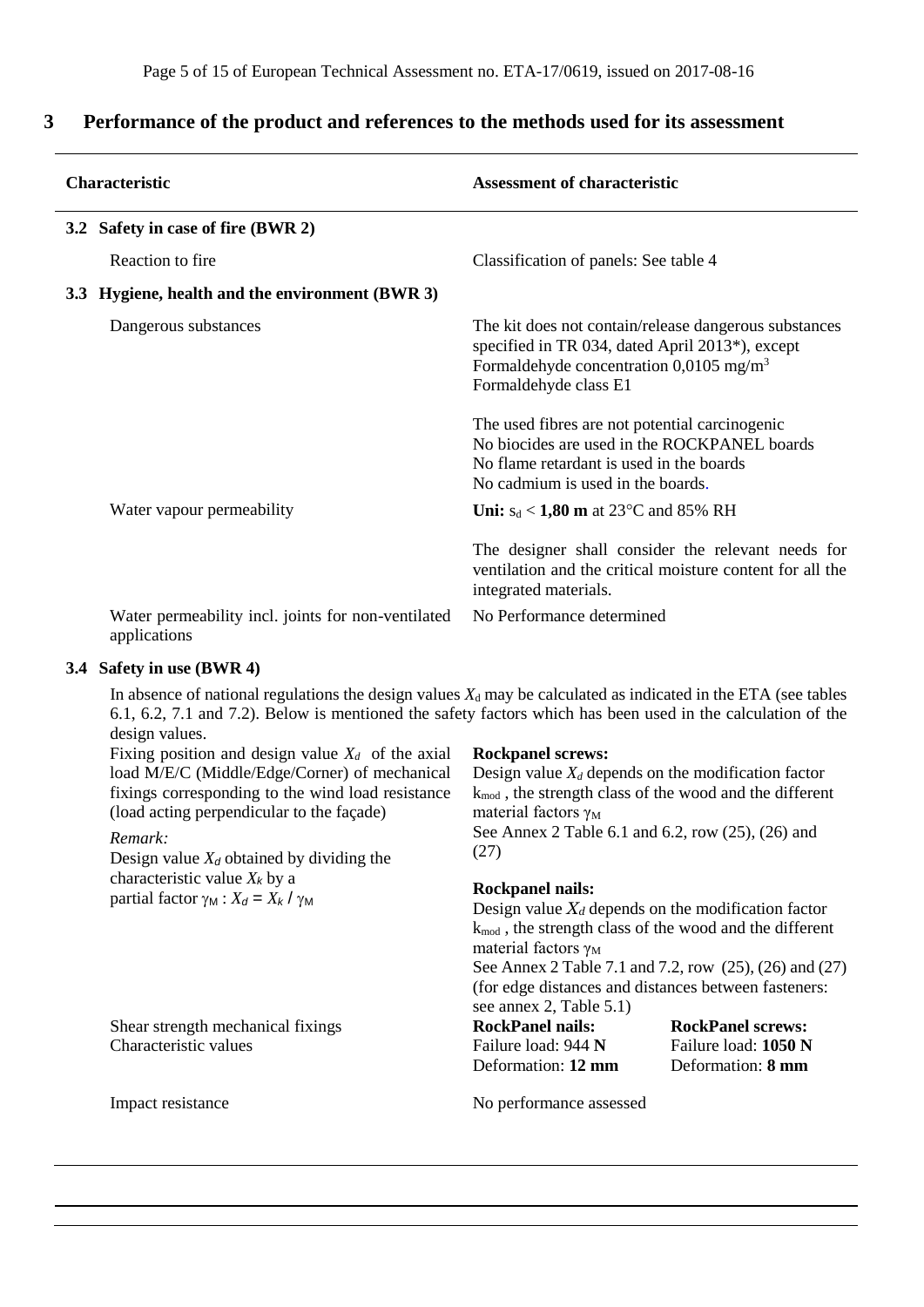|     | <b>Characteristic</b>                                                                                                                                                                         | <b>Assessment of characteristic</b>                                                                                                                                            |
|-----|-----------------------------------------------------------------------------------------------------------------------------------------------------------------------------------------------|--------------------------------------------------------------------------------------------------------------------------------------------------------------------------------|
|     | Dimensional stability<br>Cumulative dimensional change %<br>Coefficient of thermal expansion $10^{-6}$ °K $^{-1}$<br>coefficient of moisture expansion 42% RH<br>difference after 4 days mm/m | Length: $0,085$ % Width: $0,084$ %<br>Length: $10,5.10^{-6}$ Width: $10,5.10^{-6}$<br>Length: 0,288 Width: 0,317                                                               |
|     | Wind load resistance M/E/C                                                                                                                                                                    | Characteristic strength<br>Screws: 801/322/197 N<br>Nails: 636/279/233 N<br>Failure load:<br>Screws: 4426/4810/4930 N/m <sup>2</sup><br>Nails: 2704/3027/4576 N/m <sup>2</sup> |
|     | Mechanical resistance of panels                                                                                                                                                               | See section 1, table 1                                                                                                                                                         |
| 3.7 | Sustainable use of natural resources (BWR 7)                                                                                                                                                  | No performance determined                                                                                                                                                      |
| 3.8 | Related aspects of durability and serviceability                                                                                                                                              |                                                                                                                                                                                |
|     | Resistance to Hygrothermal cycles                                                                                                                                                             | <b>Pass</b>                                                                                                                                                                    |
|     | Resistance to Xenon Arc exposure                                                                                                                                                              | <b>Pass</b>                                                                                                                                                                    |

\*) In addition to the specific clauses relating to dangerous substances contained in this European technical Assessment, there may be other requirements applicable to the products falling within its scope (e.g. transposed European legislation and national laws, regulations and administrative provisions). In order to meet the provisions of the Construction Products Regulation, these requirements need also to be complied with, when and where they apply.

## **Table 4** Reaction to fire classification

The panels have been classified in accordance with EN 13501-1 with the following parameters:

| <b>Fixing</b>         | <b>Ventilated or non-ventilated</b>                              | <b>Vertical wooden battens</b>          |
|-----------------------|------------------------------------------------------------------|-----------------------------------------|
| method                |                                                                  | Rockpanel Uni                           |
| Mechanically<br>fixed | Ventilated with gasket on the batten [a]                         | $B-s2,d0$<br>open 6 mm horizontal joint |
|                       | Ventilated with RockPanel strips 6 or 8 mm on<br>the battens [b] | $B-s2,d0$<br>open 6 mm horizontal joint |
|                       | Non-ventilated<br>Cavity filled with mineral wool                | $B-s1,d0$<br>closed horizontal joint    |

[a] width of the gasket 15 mm at both sides wider than the batten [b] width of the strip 15 mm at both sides wider than the batten

## **Field of application**

Further to the limitations described in section 1 of the ETA, the following field of application applies.

## **Euroclass classification**

The classification mentioned in table 4 is valid for the following end use conditions:

## Mounting:

 Mechanically fixed as described in table 4, which are attached to the subframe mentioned below

# Substrates:

The results are also valid for a wall made of

timber frame (see "Insulation" for the backing of the panels)

 Test results are also valid for the same type of panel used without insulation, if the substrate chosen is made with Euro-class A1 or A2

#### Insulation:

- The panels are backed with minimal 50 mm mineral wool insulation with density 30-70  $\text{kg/m}^3$  according to EN 13162 with a cavity between the panels and the insulation (all constructions with the exception of 'nonventilated')
- Results are also valid for all greater thickness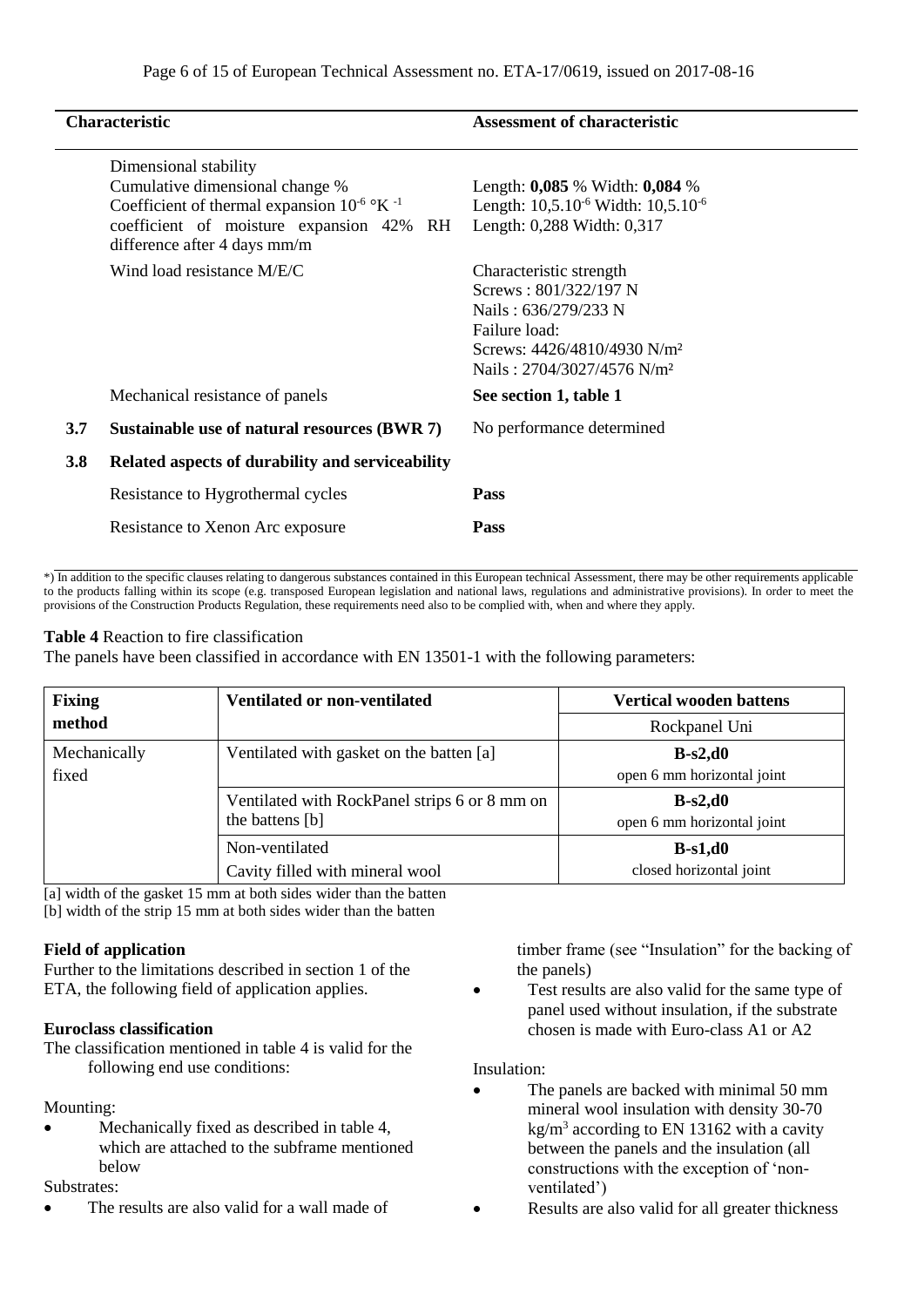of mineral wool insulation layer with the same density and the same or better reaction to fire classification

Subframe:

• Test results are also valid for the same type of panel with aluminium or steel frame

Fixings:

- Results are also valid with higher density of the fixing devices
- Test results are also valid for the same type of panel fixed by rivets made of the same material of screws and vice versa

Cavity:

- The depth of the cavity is minimum 28 mm
- Unfilled or filled with insulation of mineral wool with a density 30-70 kg/m<sup>3</sup> according to EN 13162
- Test results are also valid for other higher thickness of air space between the back of the board and the insulation

#### Joints:

- Vertical joints are with an EPDM foam gasket backing or Rockpanel strip backing as described in table 4 and horizontal joints can be open or with an aluminium profile.
- The result from a test with an open horizontal joint is also valid for the same type of panel used in applications with horizontal joints closed by steel or aluminium profiles

The classification is also valid for the following product parameters:

Thickness:

Nominal 6 mm

## Density

Nominal 1050 kg/m<sup>3</sup>

## **Aspects related to the performance of the product**

All materials shall be manufactured by ROCKWOOL B.V. or by subcontractors under the responsibility of ROCKWOOL B.V.

The European Technical Assessment is issued for the product on the basis of agreed data/information, deposited with ETA-Danmark, which identifies the product that has been assessed and judged. Changes to the product or production process, which could result in this deposited data/information being incorrect, should be notified to ETA-Danmark before the changes are

introduced. ETA-Danmark will decide whether or not such changes affect the ETA and consequently the validity of the CE marking on the basis of the ETA and if so whether further assessment or alterations to the ETA, shall be necessary.

Installation details and application details for the man on site are given by ROCKWOOL B.V. / Rockpanel in the manufacturer's application guide technical dossier which forms part of the documentary material for this ETA. On every pallet label and/or on the protective film of every board the website is printed which guides the end user to the most actual information.

For non-ventilated use, the substrate shall be airtight.

The boards are in general mounted with a joint width of 6 mm.

If the joints are to be sealed, only durable sealants should be used with a good adhesion on the edges of the boards and a good UV-stability. To prevent sticking to the subframe, a PE-film or tape can be used.

The boards for external cladding shall not be fixed over building or settlement joints. Where settlement joints are located in the building the same movements of the building and substructure shall be possible in the external cladding.

The water diffusion resistance of the boards is declared as a means for the designer to decide whether they are sufficiently vapour permeable, especially when used for cladding without ventilated cavities at the back. The designer can then establish that condensation in the entire wall as a result of water vapour diffusion will not occur or will occur only to an extent where damage is not caused during the condensation period and the wall will dry out again during the evaporation period. The designer shall consider the critical moisture content for all the integrated materials.

For non-ventilated intended use, the pressure level preceding the pressure level where leakage occurs is declared as a means for the designer to decide on the necessity of the use of a vapour control membrane.

The panels should not be taken into account when designing a timber stud wall to resist racking forces.

The holes for the fixings are drilled into the panels not less than 15 mm from a vertical edge and 50 mm from a horizontal edge (see Annex 2). The panels are fixed making sure that the screws are not over-tightened.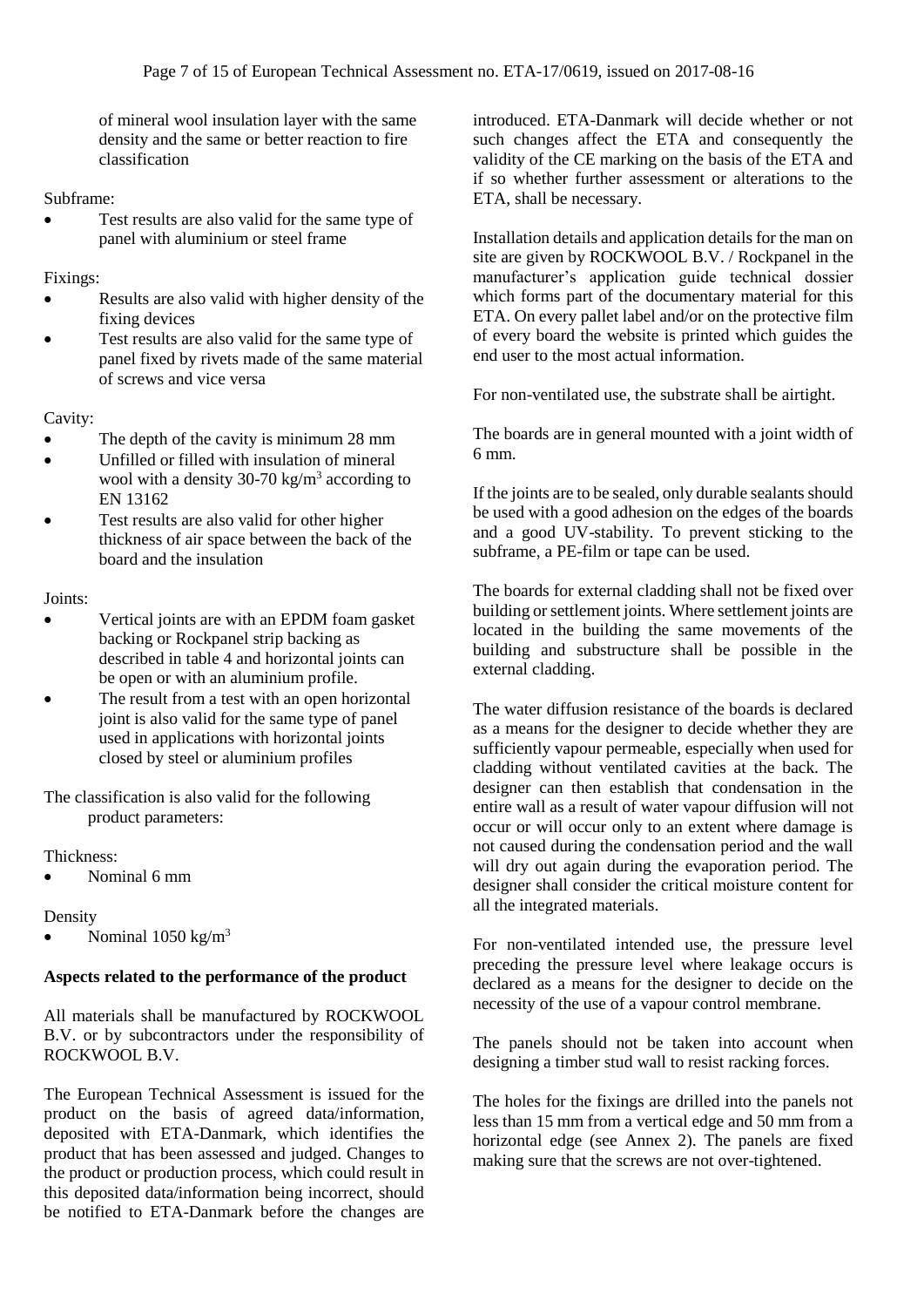# **4 Attestation and verification of constancy of performance (AVCP)**

## **4.1 AVCP system**

According to the decision 2003/640/EC of the European Commission as amended, the system(s) of assessment and verification of constancy of performance (see Annex V to Regulation (EU) No  $305/2011$ ) is 1, since there is a clearly identifiable stage in their production which results in an improvement of fire performance due to the limiting of organic material.

# **5 Technical details necessary for the implementation of the AVCP system, as foreseen in the applicable EAD**

Technical details necessary for the implementation of the AVCP system are laid down in the control plan deposited at ETA-Danmark prior to CE marking.

Issued in Copenhagen on 2017-08-11 by

Thomas Bruun Managing Director, ETA-Danmark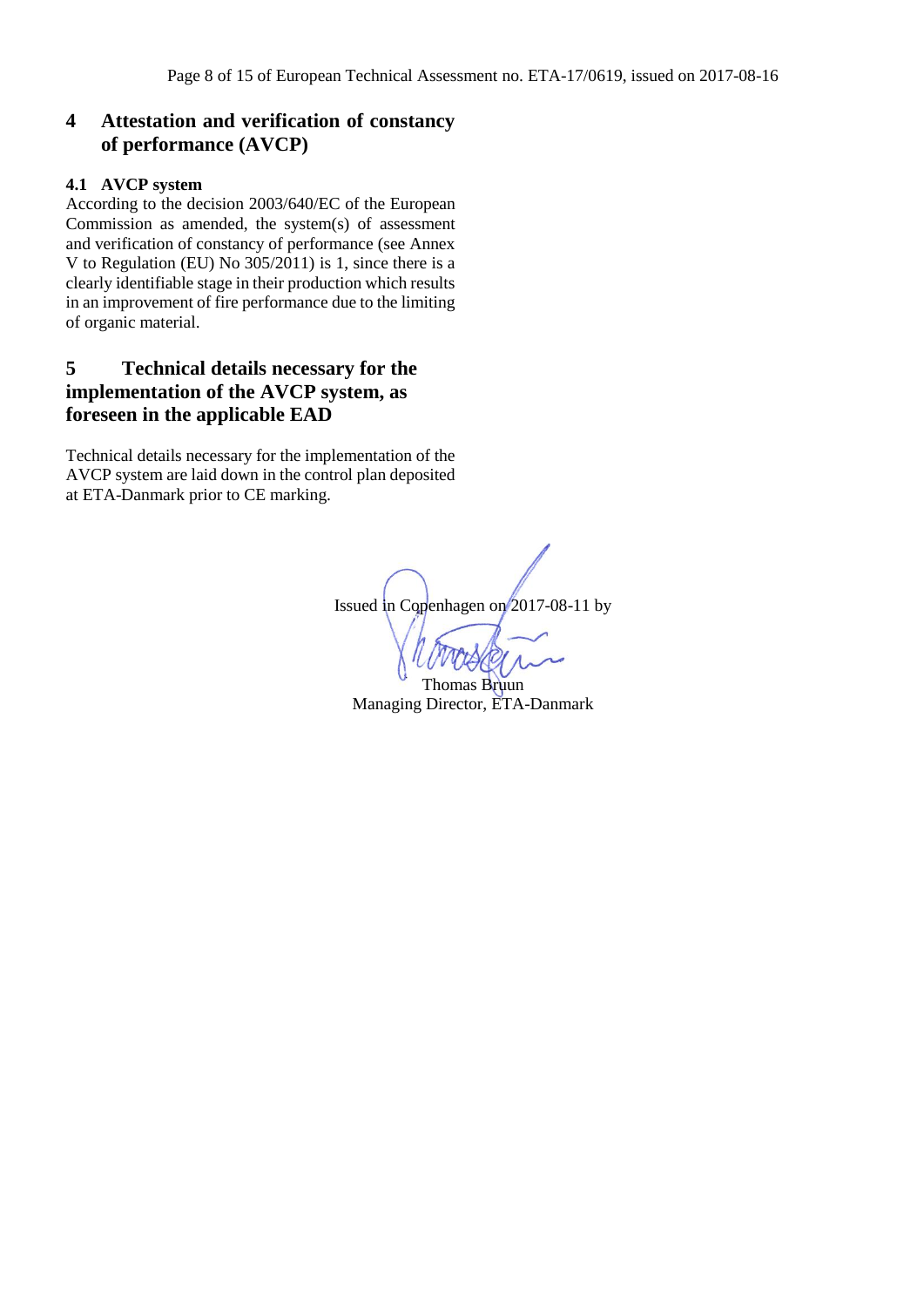## **Annex 1 Pre-fabricated compressed mineral wool boards with organic or inorganic finish**

Figure 1. Ventilated intended use



Figure 2. Non-ventilated intended use



- 1. Compressed mineral wool board with organic or inorganic finish
- 2. EPDM foam gasket
- 3. Timber beam
- 4. Vapour barrier
- 5. Batten: a joint and b intermediate
- 6. Insulation
- 7. ROCKPANEL "A" 6 mm extruded aluminium chairprofile or equivalent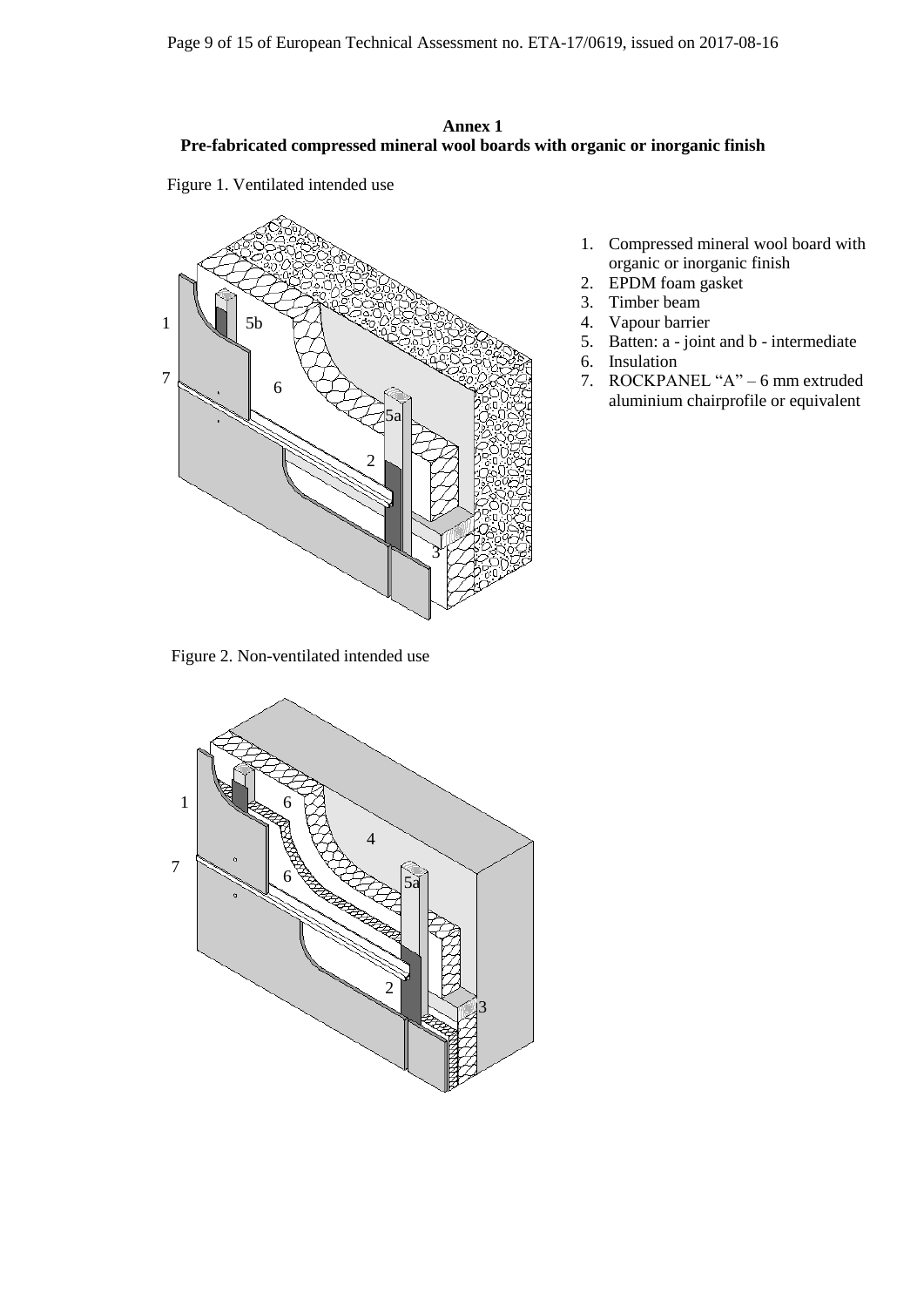



**Annex 2 Maximum edge distances, hole diameter and** maximum design value of the axial load *X<sup>d</sup>*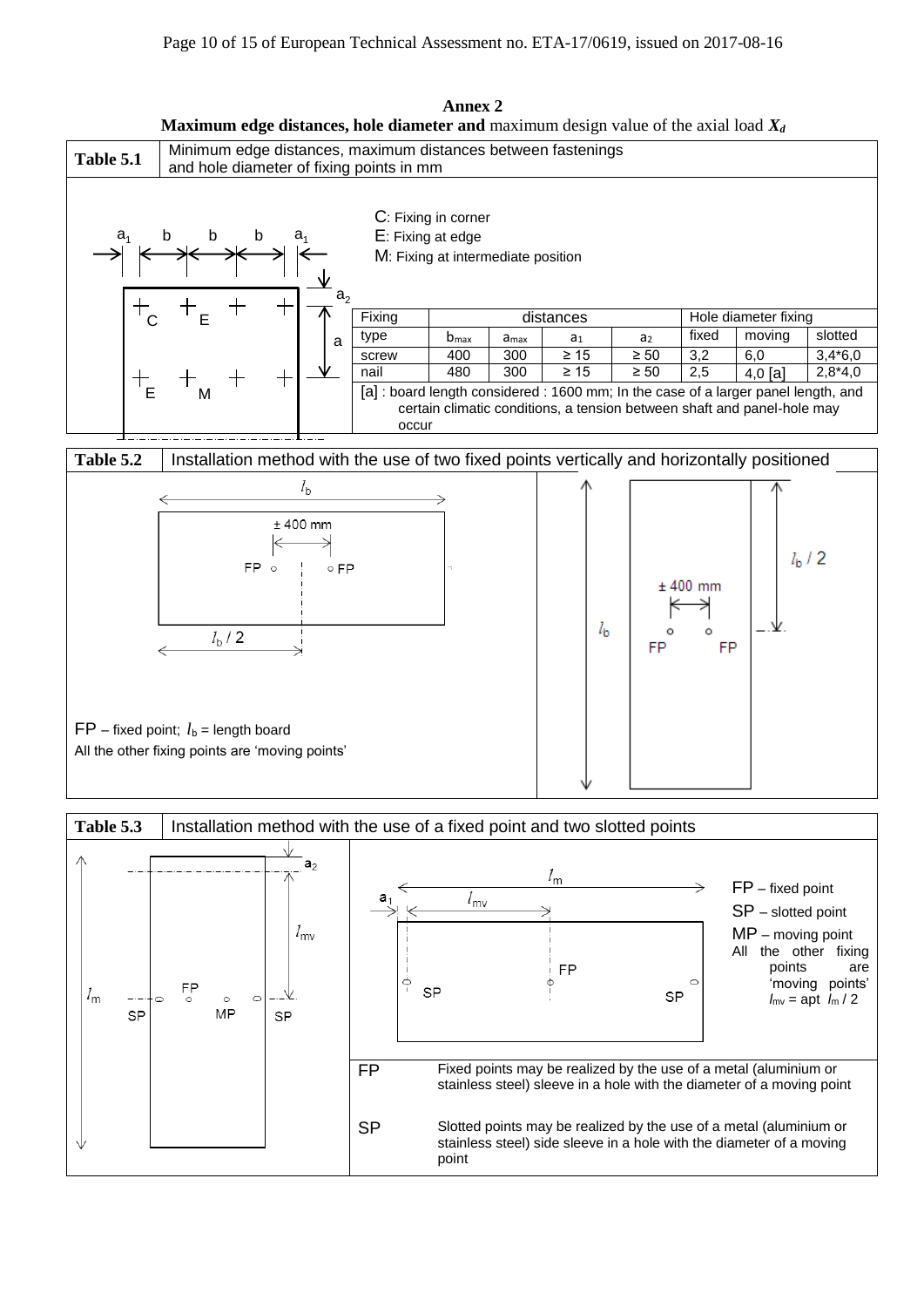## **Design** values  $X_d$  of the **mechanical** fixings screw and nail.

In absence of national regulations, the design values  $X_d$  may be calculated as indicated in the ETA (see tables 6 and 7). In these tables the safety factors are mentioned which have been used in the calculation of the design values.

| Table 6.1           | Characteristic axial load $X_k$ and <b>design</b> value of the axial load $X_d = X_k / \gamma_M$<br>for the combination screw and 6 mm Uni boards |                                                  |                                                                     |                              |                                         |                      |  |
|---------------------|---------------------------------------------------------------------------------------------------------------------------------------------------|--------------------------------------------------|---------------------------------------------------------------------|------------------------------|-----------------------------------------|----------------------|--|
|                     |                                                                                                                                                   |                                                  | (with the use of gaskets), with $\alpha \geq 30^{\circ}$ [e]        |                              |                                         |                      |  |
| board thickness     |                                                                                                                                                   |                                                  |                                                                     |                              | 6 mm (with the use of a gasket)         |                      |  |
|                     |                                                                                                                                                   | location of the fixing in the board              |                                                                     |                              | M-middle<br>E-edge<br>C-corner          |                      |  |
| pull-through N      |                                                                                                                                                   |                                                  |                                                                     |                              |                                         |                      |  |
|                     | characteristic pull-through N                                                                                                                     |                                                  |                                                                     | 593                          | 408                                     | 302                  |  |
|                     |                                                                                                                                                   |                                                  | material factor Rockpanel $\gamma_M$ (manufacturers declaration)    | 2,0                          | 2,0                                     | 2,0                  |  |
|                     | <b>design</b> value $X_d$ of the pull-through N                                                                                                   |                                                  |                                                                     | 296                          | 204                                     | 151                  |  |
| wind suction        |                                                                                                                                                   |                                                  |                                                                     |                              |                                         |                      |  |
|                     | average wind load in N/m <sup>2</sup>                                                                                                             |                                                  |                                                                     | 4426                         | 4810                                    | 4930                 |  |
|                     | average strength N                                                                                                                                |                                                  |                                                                     | 801                          | 322                                     | 197                  |  |
|                     |                                                                                                                                                   |                                                  | material factor Rockpanel $\mathcal{M}$ (manufacturers declaration) | 2,0                          | 2,0                                     | 2,0                  |  |
|                     | design value $X_d$ of the pull-through N                                                                                                          |                                                  |                                                                     | 400                          | 161                                     | 98                   |  |
| withdrawal capacity |                                                                                                                                                   |                                                  |                                                                     |                              |                                         |                      |  |
|                     | characteristic withdrawal capacity F <sub>ax,k,Rk</sub> [b] [c] [d]                                                                               |                                                  |                                                                     |                              |                                         |                      |  |
|                     | strength class                                                                                                                                    | C <sub>18</sub>                                  | $p_k = 320$ kg/m <sup>3</sup>                                       | 963 [b]                      | 963 [b]                                 | 963 [b]              |  |
|                     | wood (EN 338)                                                                                                                                     | C <sub>24</sub>                                  | $p_k = 350 \text{ kg/m}^3$                                          | 1035 [b]                     | 1035 [b]                                | 1035 [b]             |  |
|                     | modification factor for k <sub>mod</sub>                                                                                                          |                                                  |                                                                     | $k_{mod}$ [a]                |                                         |                      |  |
|                     | axial withdrawal capacity Fax,k,Rk . Kmod [a] [b] [c] [d]                                                                                         |                                                  |                                                                     |                              |                                         |                      |  |
|                     | strength class                                                                                                                                    | C <sub>18</sub>                                  | $p_k = 320$ kg/m <sup>3</sup>                                       | 963 $\cdot$ k <sub>mod</sub> | 963 $\cdot$ k <sub>mod</sub>            | $963 \cdot k_{mod}$  |  |
|                     | wood (EN 338)                                                                                                                                     | C <sub>24</sub>                                  | $p_k = 350 \text{ kg/m}^3$                                          | 1035 • Kmod                  | $1035 \cdot k_{mod}$                    | $1035 \cdot k_{mod}$ |  |
|                     |                                                                                                                                                   | material factor (NA to) EN 1995-1-1:2004+A1:2008 |                                                                     |                              | $\gamma_M = 1,30$ [withdrawal capacity] |                      |  |
|                     | <b>design</b> value $X_d$ of the axial withdrawal capacity N                                                                                      |                                                  |                                                                     |                              |                                         |                      |  |
|                     | strength class                                                                                                                                    | C <sub>18</sub>                                  | $p_k = 320$ kg/m <sup>3</sup>                                       | $741 \cdot K_{mod}$          | $741 \cdot K_{mod}$                     | 741 <b>K</b> mod     |  |
|                     | wood (EN 338)                                                                                                                                     | C <sub>24</sub>                                  | $p_k = 350 \text{ kg/m}^3$                                          | $796 \cdot K_{mod}$          | 796 <b>K</b> mod                        | 796 <b>K</b> mod     |  |
|                     | design value of the axial load $X_d = X_k / \gamma_M N$                                                                                           |                                                  |                                                                     | minimum value of the rows:   |                                         |                      |  |
| strength class      |                                                                                                                                                   | C <sub>18</sub>                                  | $p_k = 320 \text{ kg/m}^3$                                          | (6) (12) (23)                | (6) (12) (23)                           | (6) (12) (23)        |  |
| wood (EN 338)       |                                                                                                                                                   | C <sub>24</sub>                                  | $p_k = 350 \text{ kg/m}^3$                                          | (6) (12) (24)                | (6) (12) (24)                           | $(6)$ $(12)$ $(24)$  |  |
|                     | board span b                                                                                                                                      |                                                  |                                                                     |                              | 400                                     |                      |  |
|                     | fixing distance a                                                                                                                                 |                                                  |                                                                     |                              | 300                                     |                      |  |

*[a]: modification factor kmod depends on the service class (humidity conditions) and the load-duration class according to the National Annex of EN 1995-1-1* 

*[b]: with reduced thread diameter to fulfil the minimum*  $l_{ef}$  demand (  $d = l_{ef}$  / 6 = 26,25/6 =4,30 mm ) ;

*[c]: angle α between shaft and the wood grain: α ≥ 30°* 

*[d]: calculation in accordance with EN 1995-1-1+C1+A1:2008 formula (8.38), (8.39) and (8.40)*

*[e]:*  $\alpha$  *is the angle between the screw axis and the grain direction*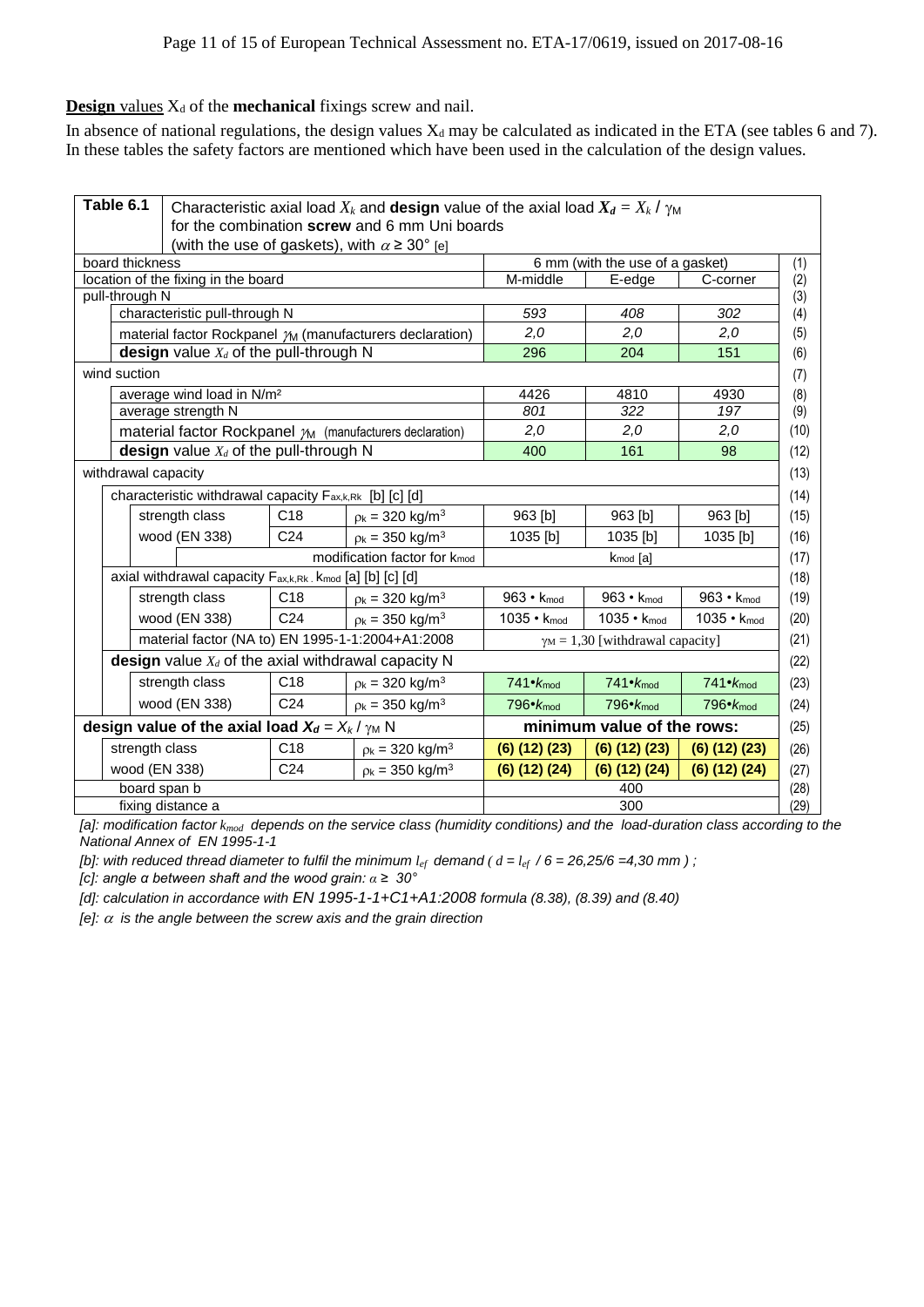| Table 6.2                                               |                                                                                   | Characteristic axial load $X_k$ and design value of the axial load $X_d = X_k / \gamma_M$ |                                                                  |                            |                                         |                     |  |
|---------------------------------------------------------|-----------------------------------------------------------------------------------|-------------------------------------------------------------------------------------------|------------------------------------------------------------------|----------------------------|-----------------------------------------|---------------------|--|
|                                                         |                                                                                   | for the combination screw and 6 mm Uni boards                                             |                                                                  |                            |                                         |                     |  |
|                                                         |                                                                                   |                                                                                           | (with the use of 6 mm strips), with $\alpha \geq 30^{\circ}$ [e] |                            |                                         |                     |  |
|                                                         | board thickness<br>6 mm (with the use of a 6 mm strip)                            |                                                                                           |                                                                  |                            |                                         |                     |  |
|                                                         | location of the fixing in the board                                               |                                                                                           |                                                                  | M-middle                   | E-edge                                  | C-corner            |  |
| pull-through N                                          |                                                                                   |                                                                                           |                                                                  |                            |                                         |                     |  |
|                                                         | characteristic pull-through N                                                     |                                                                                           |                                                                  | 593                        | 408                                     | 302                 |  |
|                                                         | material factor Rockpanel $m$ (manufacturers declaration)                         |                                                                                           |                                                                  | 2,0                        | 2,0                                     | 2,0                 |  |
|                                                         | design value $X_d$ of the pull-through N                                          |                                                                                           |                                                                  | 296                        | 204                                     | 151                 |  |
| wind suction                                            |                                                                                   |                                                                                           |                                                                  |                            |                                         |                     |  |
|                                                         | average wind load in N/m <sup>2</sup>                                             |                                                                                           |                                                                  | 4426                       | 4810                                    | 4930                |  |
|                                                         | average strength N                                                                |                                                                                           |                                                                  | 801                        | 322                                     | 197                 |  |
|                                                         | material factor Rockpanel $\gamma_M$ (manufacturers declaration)                  |                                                                                           |                                                                  | 2,0                        | 2.0                                     | 2,0                 |  |
|                                                         | design value $X_d$ of the pull-through N                                          |                                                                                           |                                                                  | 400                        | 161                                     | 98                  |  |
|                                                         | withdrawal capacity                                                               |                                                                                           |                                                                  |                            |                                         |                     |  |
|                                                         | characteristic withdrawal capacity F <sub>ax,k,Rk</sub> [b] [c] [d]               |                                                                                           |                                                                  |                            |                                         |                     |  |
|                                                         | strength class                                                                    | C <sub>18</sub>                                                                           | $p_k = 320 \text{ kg/m}^3$                                       | 588 [b]                    | 588 [b]                                 | 588 [b]             |  |
|                                                         | wood (EN 338)                                                                     | C <sub>24</sub>                                                                           | $p_k = 350 \text{ kg/m}^3$                                       | 632 [b]                    | 632 [b]                                 | 632 [b]             |  |
|                                                         | modification factor for k <sub>mod</sub><br>k <sub>mod</sub> [a]                  |                                                                                           |                                                                  |                            |                                         |                     |  |
|                                                         | axial withdrawal capacity F <sub>ax,k,Rk</sub> . k <sub>mod</sub> [a] [b] [c] [d] |                                                                                           |                                                                  |                            |                                         |                     |  |
|                                                         | strength class                                                                    | C <sub>18</sub>                                                                           | $p_k = 320$ kg/m <sup>3</sup>                                    | 588 • Kmod                 | $588 \cdot k_{mod}$                     | 588 • Kmod          |  |
|                                                         | wood (EN 338)                                                                     | C <sub>24</sub>                                                                           | $p_k = 350 \text{ kg/m}^3$                                       | $632 \cdot k_{mod}$        | $632 \cdot k_{mod}$                     | 632 • Kmod          |  |
|                                                         | material factor (NA to) EN 1995-1-1:2004+A1:2008                                  |                                                                                           |                                                                  |                            | $\gamma_M = 1,30$ [withdrawal capacity] |                     |  |
|                                                         | <b>design</b> value $X_d$ of the axial withdrawal capacity N                      |                                                                                           |                                                                  |                            |                                         |                     |  |
|                                                         | strength class                                                                    | C <sub>18</sub>                                                                           | $p_k = 320$ kg/m <sup>3</sup>                                    | $452 \cdot K_{mod}$        | $452 \cdot k_{mod}$                     | 452 · Kmod          |  |
|                                                         | wood (EN 338)                                                                     | C <sub>24</sub>                                                                           | $p_k = 350 \text{ kg/m}^3$                                       | 486 • Kmod                 | $486 \cdot K_{mod}$                     | 486 • Kmod          |  |
| design value of the axial load $X_d = X_k / \gamma_M N$ |                                                                                   |                                                                                           |                                                                  | minimum value of the rows: |                                         |                     |  |
|                                                         | strength class                                                                    | C <sub>18</sub>                                                                           | $p_k = 320 \text{ kg/m}^3$                                       | (6) (12) (23)              | (6) (12) (23)                           | $(6)$ $(12)$ $(23)$ |  |
|                                                         | wood (EN 338)                                                                     | C <sub>24</sub>                                                                           | $p_k = 350$ kg/m <sup>3</sup>                                    | $(6)$ $(12)$ $(24)$        | $(6)$ $(12)$ $(24)$                     | $(6)$ $(12)$ $(24)$ |  |
| board span b                                            |                                                                                   |                                                                                           | 400                                                              |                            |                                         |                     |  |
| fixing distance a                                       |                                                                                   |                                                                                           | 300                                                              |                            |                                         |                     |  |

*[a]: modification factor kmod depends on the service class (humidity conditions) and the load-duration class according to the National Annex of EN 1995-1-1* 

*[b]: with reduced thread diameter to fulfil the minimum*  $l_{ef}$  demand ( $d = l_{ef}$  /6 = 21,15/6 = 3,52 mm);

*[c]: angle α between shaft and the wood grain: α ≥ 30°* 

*[d]: calculation in accordance with EN 1995-1-1+C1+A1:2008 formula (8.38), (8.39) and (8.40)*

*[e]:*  $\alpha$  *is the angle between the screw axis and the grain direction*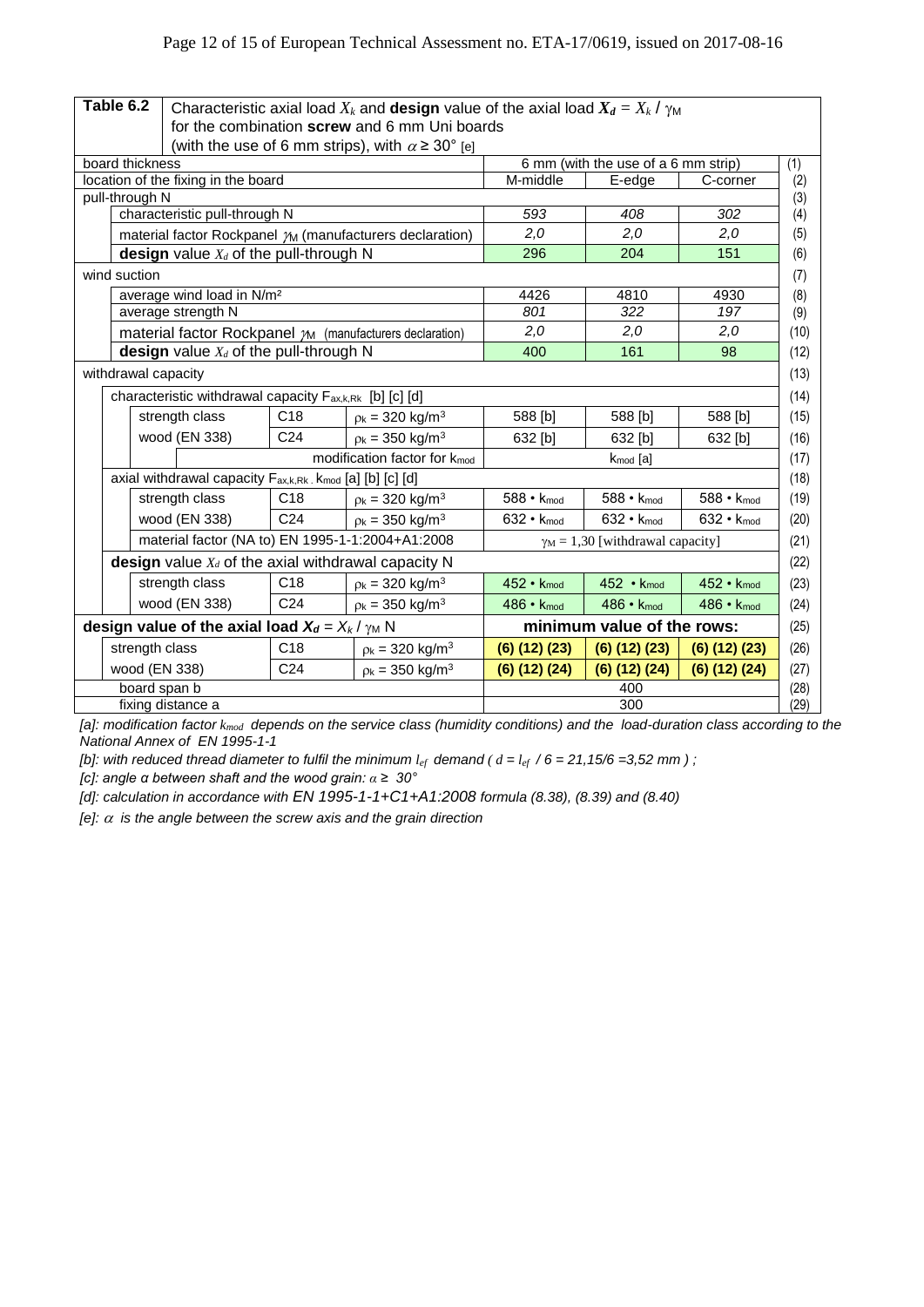## **Characteristic axial load – Nail 32 mm / Uni 6 mm / gasket / subframe wood**

| Table 7.1<br>Characteristic axial load $X_k$ and <b>design</b> value of the axial load $X_d = X_k / \gamma_M$ |                                                                                                                                    |                 |                                          |                       |                                         |                     |      |
|---------------------------------------------------------------------------------------------------------------|------------------------------------------------------------------------------------------------------------------------------------|-----------------|------------------------------------------|-----------------------|-----------------------------------------|---------------------|------|
|                                                                                                               | for the combination 32 mm nail and 6 mm Uni boards (with the use of gaskets)<br>board thickness<br>6 mm (with the use of a gasket) |                 |                                          |                       |                                         | (1)                 |      |
|                                                                                                               | location of the fixing in the board                                                                                                |                 |                                          | M-middle              | E-edge                                  | C-corner            | (2)  |
| pull-through N                                                                                                |                                                                                                                                    |                 |                                          |                       |                                         |                     | (3)  |
|                                                                                                               | characteristic pull-through N                                                                                                      |                 |                                          | 404                   | 332                                     | 276                 | (4)  |
|                                                                                                               | material factor Rockpanel $\gamma_M$ (manufacturers declaration)                                                                   |                 |                                          | 2,0                   | 2,0                                     | 2,0                 | (5)  |
|                                                                                                               | design value $X_d$ of the pull-through N                                                                                           |                 |                                          | 202                   | 166                                     | 138                 | (6)  |
| wind suction                                                                                                  |                                                                                                                                    |                 |                                          |                       |                                         |                     | (7)  |
|                                                                                                               | average wind load in N/m <sup>2</sup>                                                                                              |                 |                                          | 2704                  | 3027                                    | 4576                | (8)  |
|                                                                                                               | average strength N                                                                                                                 |                 |                                          | 636                   | 279                                     | 233                 | (9)  |
|                                                                                                               | material factor Rockpanel $\mathcal{M}$ (manufacturers declaration)                                                                |                 |                                          | 2,0                   | 2,0                                     | 2,0                 | (10) |
|                                                                                                               | design value $X_d$ of the pull-through N                                                                                           |                 |                                          | 318                   | 139                                     | 116                 | (12) |
|                                                                                                               | withdrawal capacity                                                                                                                |                 |                                          |                       |                                         |                     | (13) |
|                                                                                                               | characteristic withdrawal capacity $F_{ax,k,Rk}$                                                                                   |                 | [b] [d]                                  |                       |                                         |                     | (14) |
|                                                                                                               | strength class                                                                                                                     | C18             | $p_k = 320$ kg/m <sup>3</sup>            | 217                   | 217                                     | 217                 | (15) |
|                                                                                                               | wood (EN 338)                                                                                                                      | C <sub>24</sub> | $p_k = 350 \text{ kg/m}^3$               | 259                   | 259                                     | 259                 | (16) |
|                                                                                                               |                                                                                                                                    |                 | modification factor for k <sub>mod</sub> |                       | $k_{mod}$ [a]                           |                     | (17) |
|                                                                                                               | axial withdrawal capacity Fax,k,Rk . kmod [a] [b] [d]                                                                              |                 |                                          |                       |                                         |                     | (18) |
|                                                                                                               | strength class                                                                                                                     | C <sub>18</sub> | $p_k = 320 \text{ kg/m}^3$               | 217 • Kmod            | $217 \cdot K_{mod}$                     | $217 \cdot K_{mod}$ | (19) |
|                                                                                                               | wood (EN 338)                                                                                                                      | C <sub>24</sub> | $p_k = 350 \text{ kg/m}^3$               | $259 \cdot K_{mod}$   | $259 \cdot K_{mod}$                     | 259 · Kmod          | (20) |
|                                                                                                               | material factor (NA to) EN 1995-1-1:2004+A1:2008                                                                                   |                 |                                          |                       | $\gamma_M$ = 1,30 [withdrawal capacity] |                     | (21) |
|                                                                                                               | design value $X_d$ of the axial withdrawal capacity N                                                                              |                 |                                          |                       |                                         |                     | (22) |
|                                                                                                               | strength class                                                                                                                     | C18             | $p_k = 320 \text{ kg/m}^3$               | $167 \cdot k_{mod}$   | $167 \cdot k_{mod}$                     | 167 · Kmod          | (23) |
|                                                                                                               | wood (EN 338)                                                                                                                      | C <sub>24</sub> | $p_k = 350$ kg/m <sup>3</sup>            | 199 $\cdot$ $k_{mod}$ | $199 \cdot k_{mod}$                     | 199 • Kmod          | (24) |
| design value of the axial load $X_d = X_k / \gamma_M N$                                                       |                                                                                                                                    |                 | minimum value of the rows:               |                       |                                         | (25)                |      |
|                                                                                                               | strength class                                                                                                                     | C <sub>18</sub> | $p_k = 320 \text{ kg/m}^3$               | (6) (12) (23)         | $(6)$ $(12)$ $(23)$                     | $(6)$ $(12)$ $(23)$ | (26) |
|                                                                                                               | wood (EN 338)                                                                                                                      | C <sub>24</sub> | $\rho_k = 350 \text{ kg/m}^3$            | (6) (12) (24)         | (6) (12) (24)                           | (6) (12) (24)       | (27) |
|                                                                                                               | board span b<br>480                                                                                                                |                 |                                          | (28)                  |                                         |                     |      |
| fixing distance a<br>300                                                                                      |                                                                                                                                    |                 |                                          | (29)                  |                                         |                     |      |

*[a]: modification factor kmod depends on the service class (humidity conditions) and the load-duration class according to the National Annex of EN 1995-1-1* 

*[b]: with reduced thread diameter to fulfil the minimum*  $l_{ef}$  *demand*  $(d = l_{ef} / 8 = 18,4/8 = 2,30$  mm  $)$ ;  *[d]: calculation in accordance with EN 1995-1-1:2004 + AC:2006 + A1:2008 formula (8.23 a)*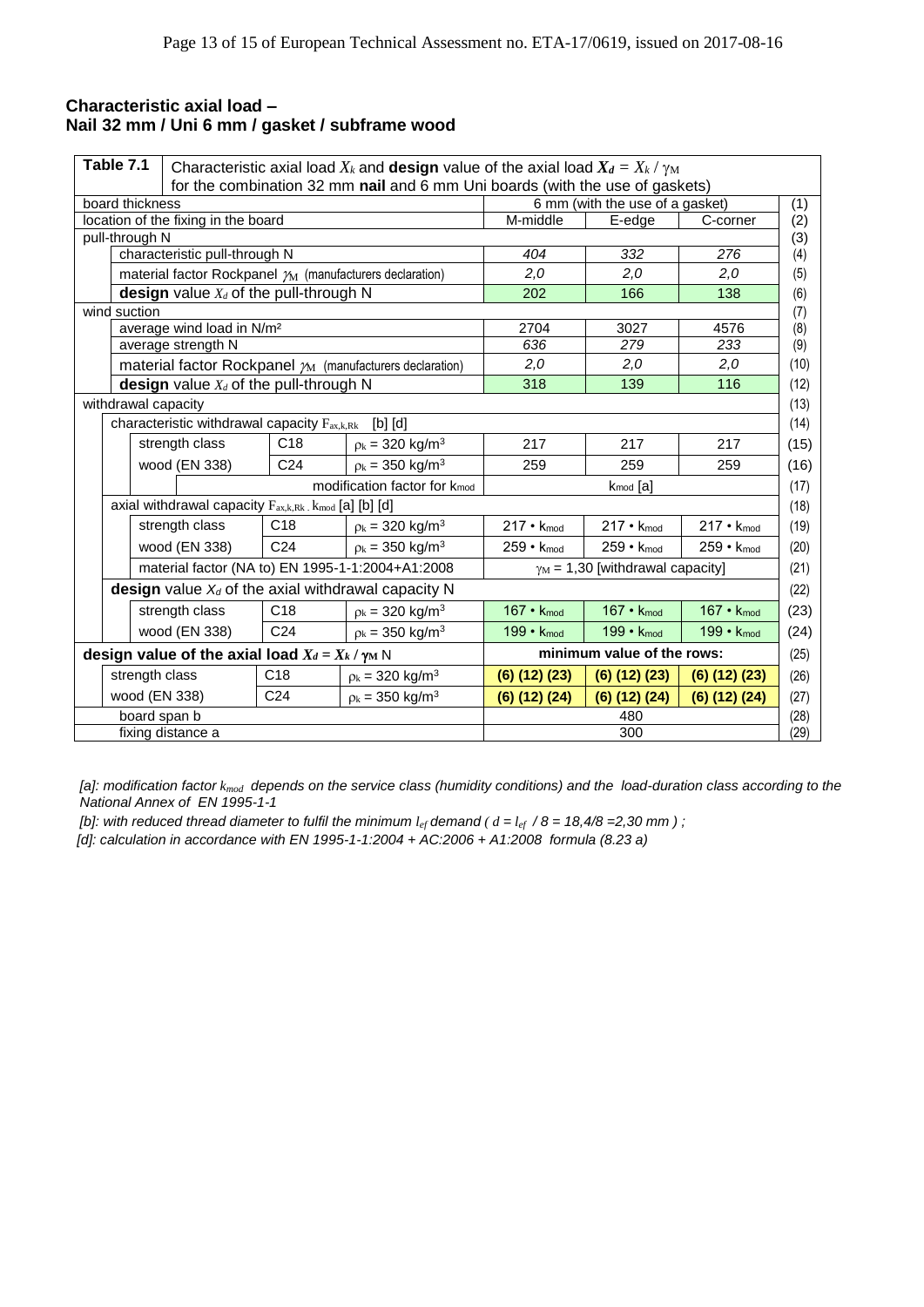# **Characteristic axial load – Nail 40 mm / Uni 6 mm / ROCKPANEL strip / subframe wood**

| Table 7.2           | Characteristic axial load $X_k$ and design value of the axial load $X_d = X_k / \gamma_M$<br>for the combination 40 mm nail and 6 mm Uni boards |                 |                                                                     |                            |                                         |                     |
|---------------------|-------------------------------------------------------------------------------------------------------------------------------------------------|-----------------|---------------------------------------------------------------------|----------------------------|-----------------------------------------|---------------------|
|                     | (with the use of strips)                                                                                                                        |                 |                                                                     |                            |                                         |                     |
| board thickness     |                                                                                                                                                 |                 |                                                                     |                            | 6 mm (with the use of 6 mm strips)      |                     |
|                     | M-middle<br>location of the fixing in the board<br>E-edge                                                                                       |                 |                                                                     |                            | C-corner                                |                     |
| pull-through N      |                                                                                                                                                 |                 |                                                                     |                            |                                         |                     |
|                     | characteristic pull-through N                                                                                                                   |                 |                                                                     | 404                        | 332                                     | 276                 |
|                     |                                                                                                                                                 |                 | material factor Rockpanel $\gamma_M$ (manufacturers declaration)    | 2,0                        | 2,0                                     | 2,0                 |
|                     | design value $X_d$ of the pull-through N                                                                                                        |                 |                                                                     | 202                        | 166                                     | 138                 |
| wind suction        |                                                                                                                                                 |                 |                                                                     |                            |                                         |                     |
|                     | average wind load in N/m <sup>2</sup><br>average strength N                                                                                     |                 |                                                                     | 2704<br>636                | 3027<br>279                             | 4576<br>233         |
|                     |                                                                                                                                                 |                 | material factor Rockpanel $\mathcal{M}$ (manufacturers declaration) | 2,0                        | 2,0                                     | 2,0                 |
|                     | design value $X_d$ of the pull-through N                                                                                                        |                 |                                                                     | 318                        | 139                                     | 116                 |
| withdrawal capacity |                                                                                                                                                 |                 |                                                                     |                            |                                         |                     |
|                     | characteristic withdrawal capacity $F_{ax,k,Rk}$                                                                                                |                 | [b] [d]                                                             |                            |                                         |                     |
|                     | strength class                                                                                                                                  | C18             | $p_k = 320$ kg/m <sup>3</sup>                                       | 271                        | 271                                     | 271                 |
|                     | wood (EN 338)                                                                                                                                   | C <sub>24</sub> | $p_k = 350$ kg/m <sup>3</sup>                                       | 325                        | 325                                     | 325                 |
|                     |                                                                                                                                                 |                 | modification factor for k <sub>mod</sub>                            | $k_{mod}$ [a]              |                                         |                     |
|                     | axial withdrawal capacity F <sub>ax,k,Rk</sub> . k <sub>mod</sub> [a] [b] [d]                                                                   |                 |                                                                     |                            |                                         |                     |
|                     | strength class                                                                                                                                  | C <sub>18</sub> | $p_k = 320 \text{ kg/m}^3$                                          | $271 \cdot K_{mod}$        | $271 \cdot K_{mod}$                     | $271 \cdot K_{mod}$ |
|                     | wood (EN 338)                                                                                                                                   | C <sub>24</sub> | $p_k = 350 \text{ kg/m}^3$                                          | $325 \cdot K_{mod}$        | 325 • Kmod                              | 325 • Kmod          |
|                     |                                                                                                                                                 |                 | material factor (NA to) EN 1995-1-1:2004+A1:2008                    |                            | $\gamma_M$ = 1,30 [withdrawal capacity] |                     |
|                     |                                                                                                                                                 |                 | design value $X_d$ of the axial withdrawal capacity N               |                            |                                         |                     |
|                     | strength class                                                                                                                                  | C <sub>18</sub> | $p_k = 320 \text{ kg/m}^3$                                          | $209 \cdot k_{mod}$        | $209 \cdot k_{mod}$                     | 209 • Kmod          |
|                     | wood (EN 338)                                                                                                                                   | C <sub>24</sub> | $p_k = 350 \text{ kg/m}^3$                                          | $250 \cdot k_{mod}$        | $250 \cdot k_{mod}$                     | $250 \cdot k_{mod}$ |
|                     | design value of the axial load $X_d = X_k / \gamma_M N$                                                                                         |                 |                                                                     | minimum value of the rows: |                                         |                     |
| strength class      |                                                                                                                                                 | C <sub>18</sub> | $\rho_k$ = 320 kg/m <sup>3</sup>                                    | $(6)$ $(12)$ $(23)$        | $(6)$ $(12)$ $(23)$                     | $(6)$ $(12)$ $(23)$ |
|                     | wood (EN 338)                                                                                                                                   | C <sub>24</sub> | $\rho_k = 350 \text{ kg/m}^3$                                       | (6) (12) (24)              | (6) (12) (24)                           | $(6)$ $(12)$ $(24)$ |
|                     | board span b                                                                                                                                    |                 |                                                                     |                            | 480                                     |                     |
|                     | fixing distance a                                                                                                                               |                 |                                                                     |                            | 300                                     |                     |

*[a]: modification factor kmod depends on the service class (humidity conditions) and the load-duration class according to the National Annex of EN 1995-1-1* 

*[b]: with reduced thread diameter to fulfil the minimum*  $l_{ef}$  *demand* ( $d = l_{ef}$  /8 = 20,6/8 = 2,57 mm ) ;

*[d]: calculation in accordance with EN 1995-1-1:2004 + AC:2006 + A1:2008 formula (8.23 a)*